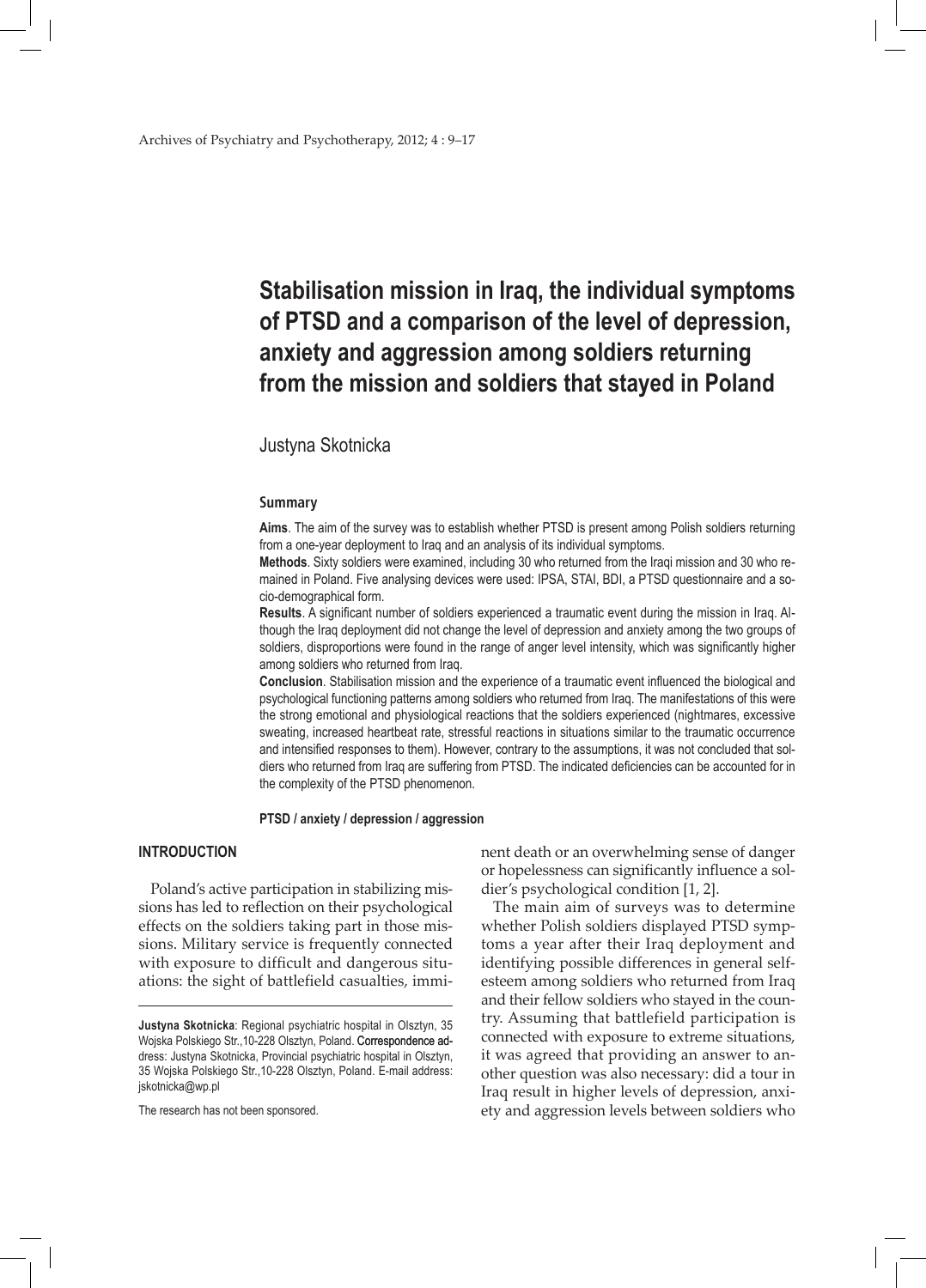were active participants in combat and those who stayed in Poland?

## **RESOURCES AND METHOD**

The surveys were performed in January 2006, one year after the soldiers returned from their tour in Iraq. The group included sixty soldiers. The experimental group involved thirty soldiers who took part in the mission and a control group was created from thirty regular soldiers stationed in Poland. The study analysed depression, anxiety and aggression levels and PTSD symptoms (such as conversion, avoidance and arousal) among the soldiers who served in Iraq. Six surveying implements were used: Aggression Syndrome Psychological Inventory (IPSA), State-Trait Anxiety Inventory (STAI), Beck Depression Inventory (BDI) and a properly-prepared PTSD surveying questionnaire and sociodemographic inquiry.

**The Psychological Inventory of Aggression Syndrome (I.P.S.A.)** designed by Z. B. Gaś is used to measure the level of aggressiveness in adults [3]. All statements contained herein have a strong discrimination power, so they can be used to effectively differentiate aggressive people from individuals with low aggression syndrome intensity. The inventory includes 10 scales, each of which consists of a few additional statements. The scales are marked using Roman numerals from I to XIII, as well as using K and O letters. The meaning of consecutive scales is provided below:

- scale I emotional self-aggression a person scoring high has a negative self-esteem, he or she has tendencies to self–humiliation and directs negative or hostile desires and thoughts towards oneself;
- scale II physical self-aggression a person scoring high on this scale uses physical aggression on oneself, harming oneself severely and has tendencies for suicidal attempts;
- scale III hostility to the environment it is used to describe an individual having hostile desires or thoughts towards other people;
- scale IV– unaware aggressive tendencies a person scoring high on this scale has strong tendencies to manifest behaviours that are seemingly non-aggressive;
- scale V displaced aggression understood as an displacement of the aim of the aggressive behaviour, resulting in attacking inanimate objects instead of human beings, such as door slamming;
- scale VI indirect aggression– understood as aggression that is not expressed directly, but used to attack a particular person, for example by ridiculing, gossiping or criticizing him or her
- scale VII verbal aggression– indicates tendencies to express negative feelings and behaviours both by complaining and making excuses, as well as screaming or starting rows;
- scale VIII physical aggression a person scoring high has tendencies to undertake activities using physical violence, for example: kicking, punching;
- the K scale the control over aggressive behaviour: an individual scoring high here can control one's tendencies to behave aggressively and can tame one's hostile impulses
- the O scale tendency for retaliation high scores indicate tendencies to revenge for experienced harm or failures. The interpretation of the I.P.S.A. is carried out on three levels. The starting point is the general level of aggression – the "WO". The next step is to characterize the aggression syndrome. The last phase is to define the dominant direction of the aggression, where S (the self-aggression indicator) is the sum of the raw results of the I and II scales, U (the hidden aggression indicator) is the sum of raw results of the III and IV scales, and Z (the external aggression indicator) is the sum of raw results of the V, VI, VII and VIII scales.

#### **Beck Depression Inventory – BDI**

This is a part of the most commonly-used selfassessment scales and reflects the degree of the depression symptoms. The American psychiatrist A.T Beck is the author of the scale which was published for the first time in 1961. The Polish standardization was published by T. Parnowski and W. Jernajczyk in 1977 [4].

The inventory has been widely appreciated as a reliable and accurate tool used to evaluate the mental state of patients suffering from depression. The scale includes 21 items, which are as-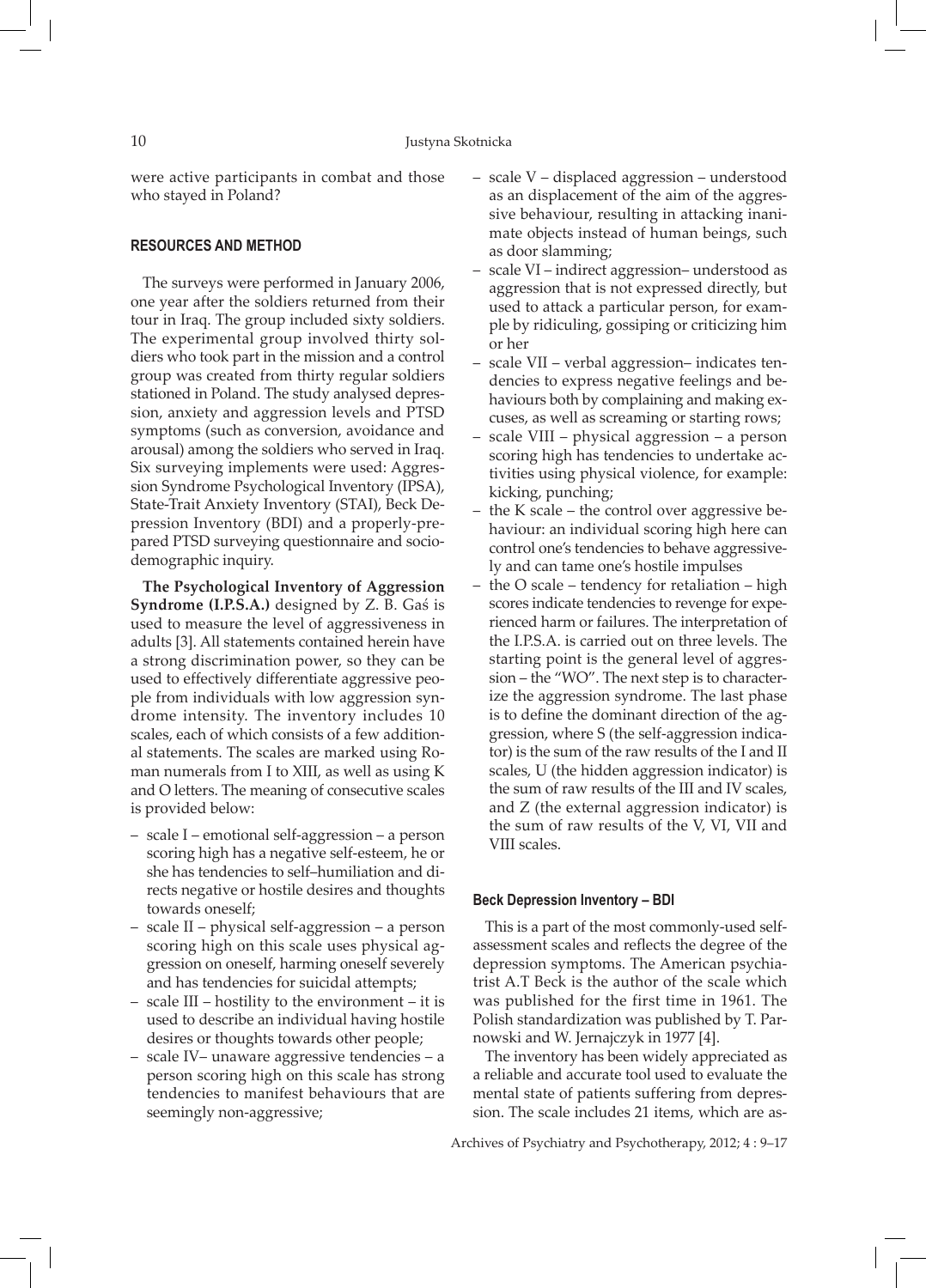sessed according to the intensity of symptoms within a range from 0 to 3. The patient chooses one answer that characterizes his state in a particular period of time most accurately (within the last month, week, day). The average result concerning the depression intensity is measured by summing up points from consecutive items. The evaluation system used in the selfevaluation method is as follows: 0-9 points: lack of depression symptoms, 10-19: low depression symptoms, 20-25: average level of depression symptoms; above 25: severe depression symptoms.

**State-Trait Anxiety Inventory- STAI** created by American psychologists - C.D. Spielberger, R.L. Gorsuch and R.E.Lushene, adopted by J. Strelau, T. Tysarczyk, K. Wrześniewski [5, 6]. It is one of the first questionnaires making it possible to measure two types of anxiety simultaneously: the anxiety understood as a temporal state, affected by a particular situation and the anxiety being a relatively fixed phenomenon (feature) of an individual. It is the self-description method, consisting of two separate scales, including 20 items. One of the scales (x-1) is used to measure anxiety understood as a state, and the second one (x-2), to measure anxiety understood as a feature. The surveyed person must choose only one answer from 20 short sentences, showing which one of them describes his or her subjective feelings in the most accurate manner. The raw results in the case of each of scales can vary from 20 points (a low level of anxiety) to 80 points (a high level of anxiety). The STAI questionnaire has been proven to be a reliable measurement method. The accuracy indicators for the x-1 and the x-2 scales, measured using the Cronbach's alpha covariate are equal to 0.90 and 0.88 respectively.

**The Post-Traumatic Stress Disorder survey questionnaire** was properly prepared based on the PTSD definition presented in DSM-IV [7]. The questionnaire included questions about which reactions and feelings (at the same time PTSD diagnostic criteria) occurred in a given individual after an experienced traumatic event (the respondents answered Yes or No). The key PTSD criterion in the DSM-IV classification is the experience of a traumatic event, understood as an occurrence involving a threat to life or a seri-

Archives of Psychiatry and Psychotherapy, 2012; 4 : 9–17

ous injury to the body or the physical integrity of self or others, with simultaneously experienced intense fear, a sense of helplessness and horror. Besides exposure to a traumatic stressor (A), the PTSD diagnostic criteria include 17 symptoms, belonging to three groups of symptom categories, concerning re-experiencing of the trauma (B), persistent avoidance of all stimuli reminiscent of the trauma (C) and persistent symptoms of psychophysiological arousal (D). An important element was the introduction into the definition of the duration of symptoms criterion – a diagnosis of PTSD can be made when the duration of symptoms is longer than one month (E) as well as when impairment in social, occupational, or other important areas of functioning is noticeable (F). The set of PTSD symptoms is treated as the model of reactions which can occur as a result of the experienced trauma. For this reason, not all symptoms of individual criteria must occur with the same intensity in individuals diagnosed with PTSD. For the A symptom group, at least two symptoms must exist, for the B group at least one, the C group – at least three, the D group – at least two.

### **Socio-demographic survey**

The survey allowed both research groups to be compared in terms of socio-demographic variables. It consisted of six closed questions. The respondent always marked one answer. The survey questions concerned such issues as age, education, marital status, offspring, information on confrontation with a traumatic event during childhood/ early youth, date of return from Iraq.

**Student's t-test** was used for analysis of the data.

## **RESULTS**

The mean levels of surveyed depression and anxiety indicators are not significantly different according to statistical data. It may lead to the conclusion that the Iraq deployment did not lead to a significant increase in those symptoms. The results are in some way surprising, concerning earlier surveys on war-related stress which in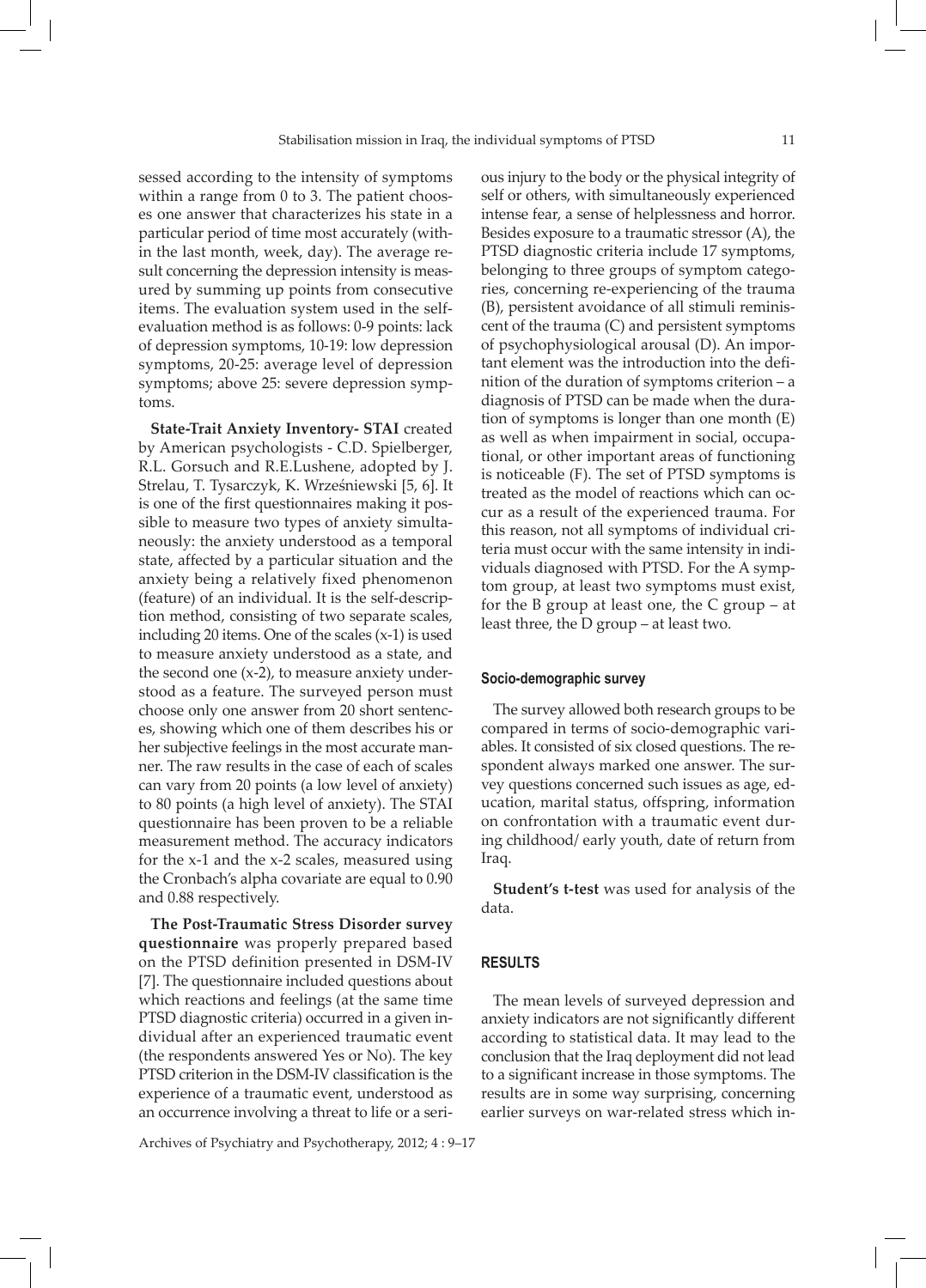dicated that the main disorders recognized in military veterans were depression and anxiety states [8, 9].

The current analysis found that the average depression level in both examined groups was low. The average experimental group's results (x=3.96) and the control group (x=2.66) did not differ significantly, as evidenced by the  $t(1.58)=1.3$ ;  $p<0.19$ values. The average anxiety level as a state was slightly higher in the Iraqi soldiers' group (x=40), compared to the control group (x=39.93). However, this result does not differentiate both groups to a significant degree  $t(1.58)=1.34$ ; p<0.186. The results are similar concerning anxiety as a feature; in this case, the average anxiety level was slightly higher in the experimental group (x=38.76) with respect to soldiers serving in Poland (x=36.93), but this difference is not statistically significant  $t(1.58)=0.84; p<0.402.$ 

In turn, according to expectations, the aggression surveys found higher aggression levels in soldiers who were deployed to serve in Iraq. Other current studies have found a strong relationship between PTSD symptoms and high aggression levels [10]. There are eleven statistically important differences between the two groups. The most significant is connected with external aggression. Only three indicators were proven to be irrelevant: emotional self-aggression, psychological self-aggression and the self-aggression indicator. The results are presented in Tab.1.

The development of post-traumatic stress disorder symptoms is connected with various elements. Using multiple surveys to assess victims of traumatic events, it was found that the risk of symptoms developing increases in people who

experienced their initial trauma in early childhood [11, 12]. Consequently, it seems reasonable to examine whether soldiers who experienced a traumatic event during their early childhood or adolescence were more likely to develop PTSD, compared with soldiers who had not experienced such events. In the clinic group, the largest amount of people (56.7%) declared a lack of any traumatic event during early childhood/ adolescence. A slightly lower percentage (36.7%) admitted to experiencing only one such event. Merely 6.7 % of respondents declared experiencing multiple traumatic events.

Another analysed factor was to check the significance level of post-traumatic symptoms, such as: conversion, avoidance and arousal, using a PTSD survey questionnaire based on DSM IV. The results show that during the Iraq mission, six of the thirty soldiers didn't experience any traumatic event. However, the results indicate that a significant number of soldiers taking part in the mission in Iraq experienced events that were connected with highly stressful conditions. Soldiers who declared a lack of participation in any traumatic event during their mission in Iraq were excluded for surveys, as this is one of the most important factors of the diagnostics criteria of PTSD surveying. The majority of the surveyed soldiers (75%) experienced one traumatic event. A smaller percentage (25%) declared experiencing more than one event of such kind.

The occurrence level of the first group of symptoms was surveyed. It included recurrence and its individual symptoms, which become visible after confrontation with a traumatic event (see Tab. 2).

| Clinical<br>coefficients        | Group  | N  | Mean  | Standard<br>deviation | Mean standard<br>error | Significance<br>level |  |
|---------------------------------|--------|----|-------|-----------------------|------------------------|-----------------------|--|
| Depression                      | Exp.   | 30 | 3.96  | 4.61                  | 0.84                   | 0.19                  |  |
|                                 | Contr. | 30 | 2.66  | 2.92                  | 0.53                   |                       |  |
| Anxiety<br>as a state           | Exp.   | 30 | 40.00 | 9.86                  | 1.8                    | 0.18                  |  |
|                                 | Contr. | 30 | 39.93 | 7.73                  | 1.41                   |                       |  |
| Anxiety<br>as a trait           | Exp.   | 30 | 38.76 | 8.96                  | 1.63                   | 0.40                  |  |
|                                 | Contr. | 30 | 36.93 | 7.83                  | 1.43                   |                       |  |
| WO: General<br>aggression level | Exp.   | 30 | 56.70 | 24.27                 | 4.43                   |                       |  |
|                                 | Contr. | 30 | 28.56 | 16.24                 | 2.96                   | 0.00                  |  |

|  |  | Table 1. Depression, anxiety and aggression levels |  |
|--|--|----------------------------------------------------|--|
|  |  |                                                    |  |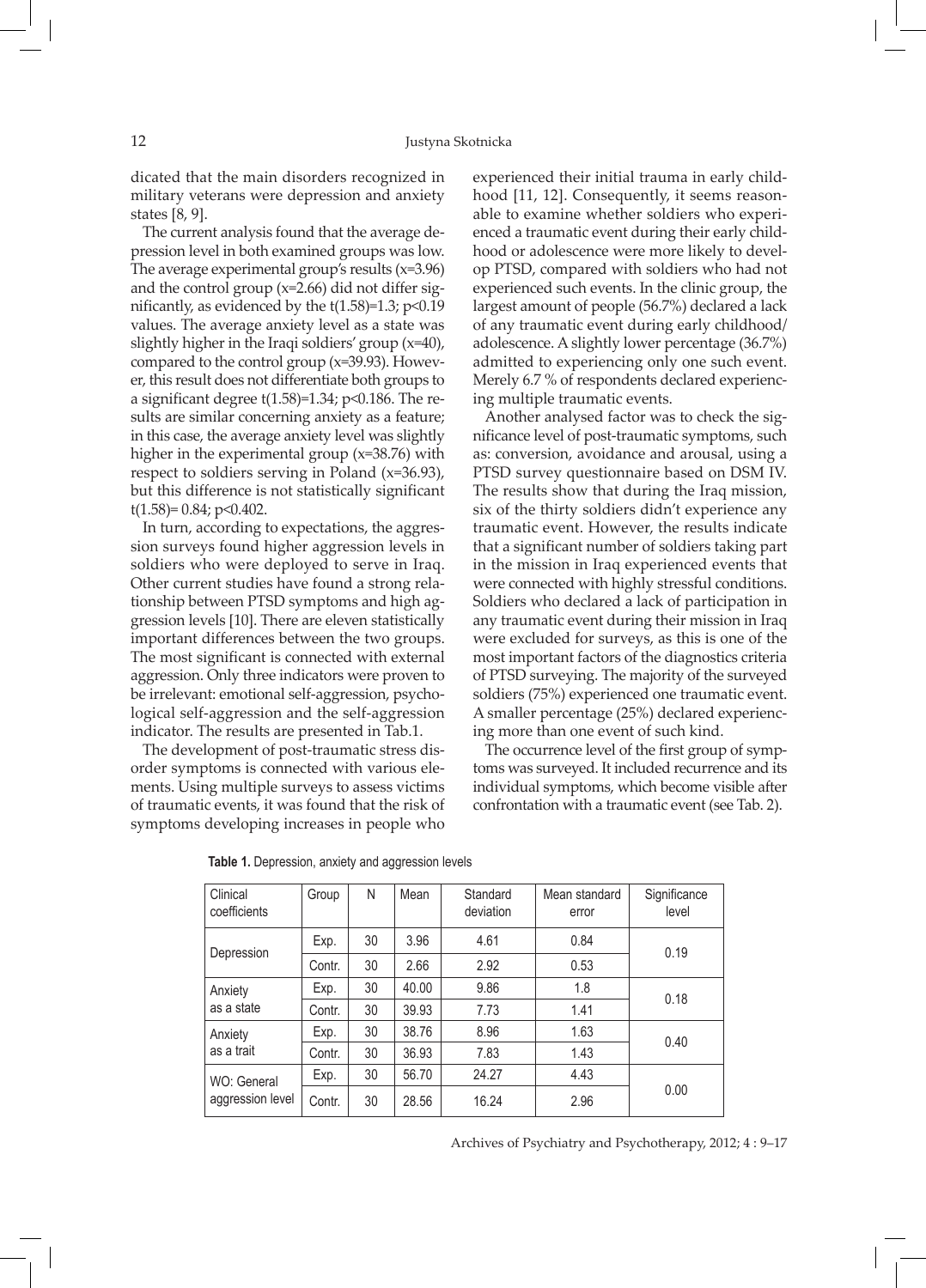|                                     |   | Frequency | Percentage | Valid percentage | Accumulated<br>percentage |
|-------------------------------------|---|-----------|------------|------------------|---------------------------|
|                                     |   | 12        | 50         | 50               | 50                        |
| <b>B1</b> – bad memories            | т | 12        | 50         | 50               | 100.0                     |
| $B2 -$ nightmares                   |   | 8         | 33.3       | 33.3             | 33.3                      |
|                                     |   | 16        | 66.7       | 66.7             | 100.0                     |
| <b>B3</b> - vivid memories          | N | 23        | 95.8       | 95.8             | 95.8                      |
|                                     | т | 1         | 4.2        | 4.2              | 100.0                     |
| $B4 -$ stress, anxiety              | N | 9         | 37.5       | 37.5             | 37.5                      |
|                                     | Т | 15        | 62.5       | 62.5             | 100.0                     |
| <b>B5</b> - physiological reactions |   | 7         | 29.2       | 29.2             | 29.2                      |
|                                     | Т | 17        | 70.8       | 70.8             | 100.0                     |
| Total                               |   | 24        | 100.0      | 100.0            |                           |

**Table 2.** Intensification of re-occurring symptoms

 The majority (70.8%) of soldiers who experienced traumatic events had some physiological reactions diagnosed, such as increased sweating and hand shaking. 66.7 % of the surveyed soldiers declared the presence of reoccurring stressful dreams after the traumatic event. Stress and anxiety (62.5%) were ranked third. Half of the surveyed soldiers also declared the reoccurrence of bad memories. A small number of soldiers (4.2%) declared a re-experiencing of the traumatic event in the form of hallucinations or illusions.

The evaluation of the frequency of the second group symptoms is presented below. These symptoms involve avoidance and its individual symptoms (See Tab. 3).

75% of the surveyed soldiers declared avoiding conversations and war memories and 62.5 % places, people and activities connected with avoiding the traumatic event. Significantly less, (16.7 %) evaluated their future in a pessimistic manner and 8.3 % declared an inability to experience love or positive feelings. The same numbers of soldiers have problems with recalling details concerning the traumatic event. 8.3 % of soldiers find themselves unable to be involved in issues that seemed important before the traumatic event while only 4.2% felt alienated.

Among the soldiers who experienced traumatic event(s), the third group of symptoms (arousal) was examined (See Tab. 4 – *next page*).

|                                             |   | Frequency      | Percentage | Valid percentage | Accumulated<br>percentage |
|---------------------------------------------|---|----------------|------------|------------------|---------------------------|
|                                             | N | 6              | 25.0       | 25.0             | 25.0                      |
| $C1$ – conversations, thoughts etc.         | т | 18             | 75.0       | 75.0             | 100.0                     |
|                                             | N | 9              | 37.5       | 37.5             | 37.5                      |
| C <sub>2</sub> – places, people, activities | т | 15             | 62.5       | 62.5             | 100.0                     |
| $C3$ – lack of memories                     | N | 22             | 91.7       | 91.7             | 91.7                      |
|                                             | т | $\mathfrak{p}$ | 8.3        | 8.3              | 100.0                     |
| $C4$ – loss of interests                    | N | 22             | 91.7       | 91.7             | 91.7                      |
|                                             | т | $\mathfrak{p}$ | 8.3        | 8.3              | 100.0                     |
| $C5$ – alienation                           | N | 23             | 95.8       | 95.8             | 95.8                      |
|                                             |   |                | 4.2        | 4.2              | 100.0                     |

**Table 3.** Intensification of avoidance symptoms

*table continued on next page*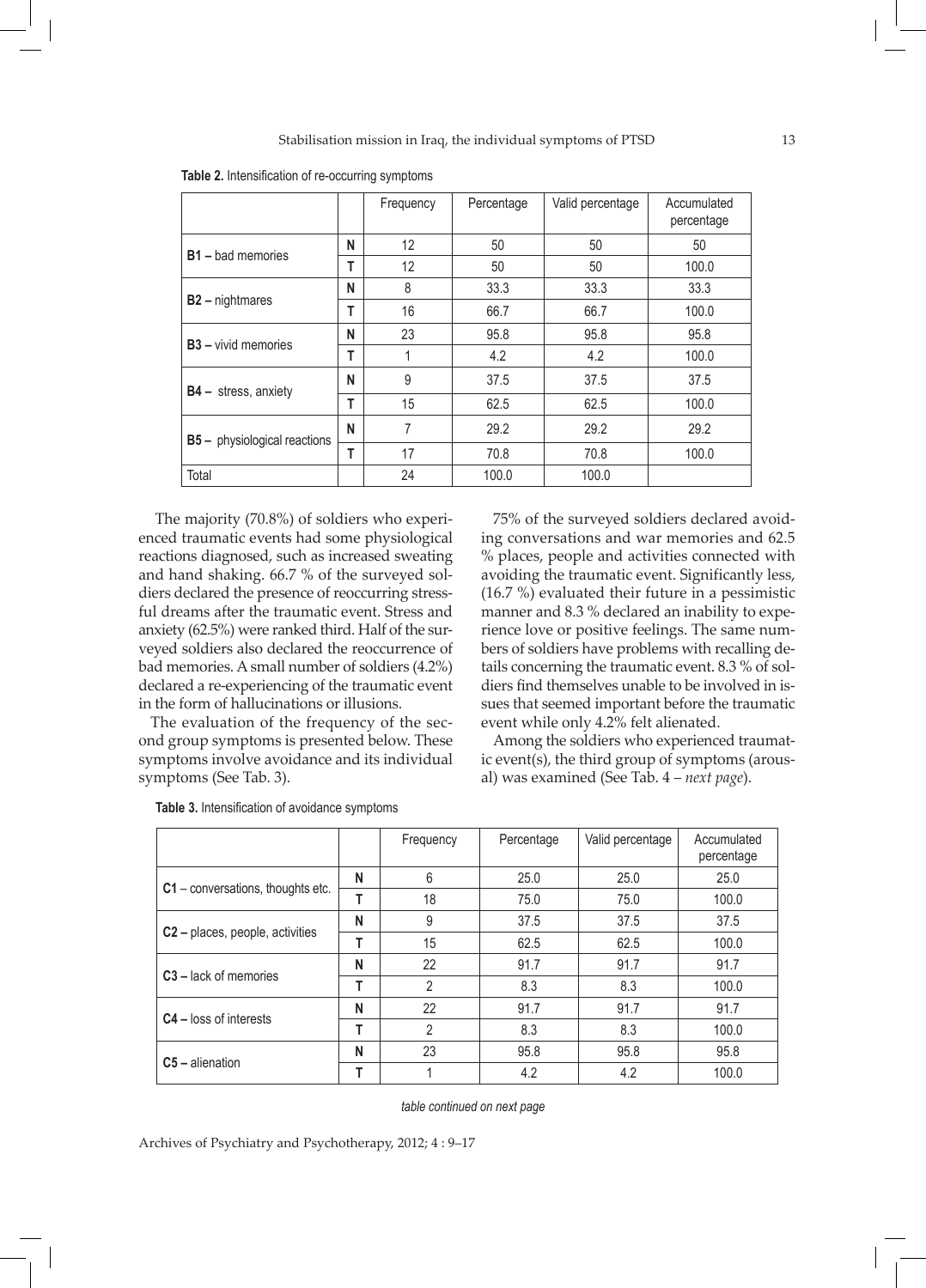14 Justyna Skotnicka

| C6 - limited affection range | N | 22 | 91.7  | 91.7  | 91.7  |
|------------------------------|---|----|-------|-------|-------|
|                              |   |    | 8.3   | 8.3   | 100.0 |
| $C7 - p$ essimism            | N | 20 | 83.3  | 83.3  | 83.3  |
|                              |   |    | 16.7  | 16.7  | 100.0 |
| Total                        |   | 24 | 100.0 | 100.0 |       |

**Table 4.** Intensification of arousal symptoms

|                                             |   | Frequency | Percentage | Valid percentage | Accumulated<br>percentage |
|---------------------------------------------|---|-----------|------------|------------------|---------------------------|
|                                             | N | 11        | 45.8       | 45.8             | 45.8                      |
| D1 - sleep disorders                        | т | 3         | 54.2       | 54.2             | 100.0                     |
|                                             | N | 16        | 66.7       | 66.7             | 66.7                      |
| $D2$ – anger outbursts                      | т | 8         | 33.3       | 33.3             | 100.0                     |
| D <sub>3</sub> – concentration difficulties | N | 16        | 66.7       | 66.7             | 66.7                      |
|                                             | т | 8         | 33.3       | 33.3             | 100.0                     |
| D4 - increased vigilance                    | N | 8         | 33.3       | 33.3             | 33.3                      |
|                                             | т | 16        | 66.7       | 66.7             | 100.0                     |
| $D5$ – reflex indicative                    | N | 6         | 25.0       | 25.0             | 25.0                      |
|                                             | т | 18        | 75.0       | 75.0             | 100.0                     |
| Total                                       |   | 24        | 100.0      | 100.0            |                           |

The largest surveyed percentage (75%) tended to react vividly to unexpected noise, movement or touch, compared to before their Iraq deployment. A significant percentage (66.7%) of soldiers declared increased vigilance and 54.2% experienced sleep disorders. Irritation and anger outbursts were found in 33.3 % of soldiers. The same number admitted concentration problems. Those results correspond with surveys concerning combat trauma results [13, 14].

The presence of a traumatic event is a PTSD diagnostic criterion [15]. The descriptions of the above-mentioned three groups of symptoms occurring after traumatic event and its duration (should be longer than 1 month) are also significant indicators. It is essential that diagnostic criteria include the duration of symptoms; otherwise, some of the surveyed soldiers, who react naturally to traumatic events, would be diagnosed as having post-traumatic stress disorder. The survey shows that more than half of the respondents (54.2 %) had shorter symptoms. Only some of the surveyed soldiers (45.8%) were found to have PTSD symptoms lasting longer.

To diagnose post-traumatic stress, another requirement must be fulfilled. Symptoms must cause distress in a surveyed person, which then interferes with various aspects of life (professional, social, etc.) The presence of such symptoms was also surveyed in soldiers, who took part in the mission in Iraq. Only three out of twenty-one soldiers (12.5 %) declared having some problems in those aspects of life.

## **DISCUSSION**

The data suggest that a large number of soldiers were spectators or participants in traumatic events. Even though almost every of them reacted strongly to those situations, none of the soldiers met a particular criterion that would predispose him to being diagnosed with PTSD. In contrast to the hardships of the everyday life, traumatic events can cause significantly negative reactions. The characteristics of the phenomenon have been well-depicted by surveys, showing that a soldier's reaction to a threat is a complex set of reactions, including activities of both their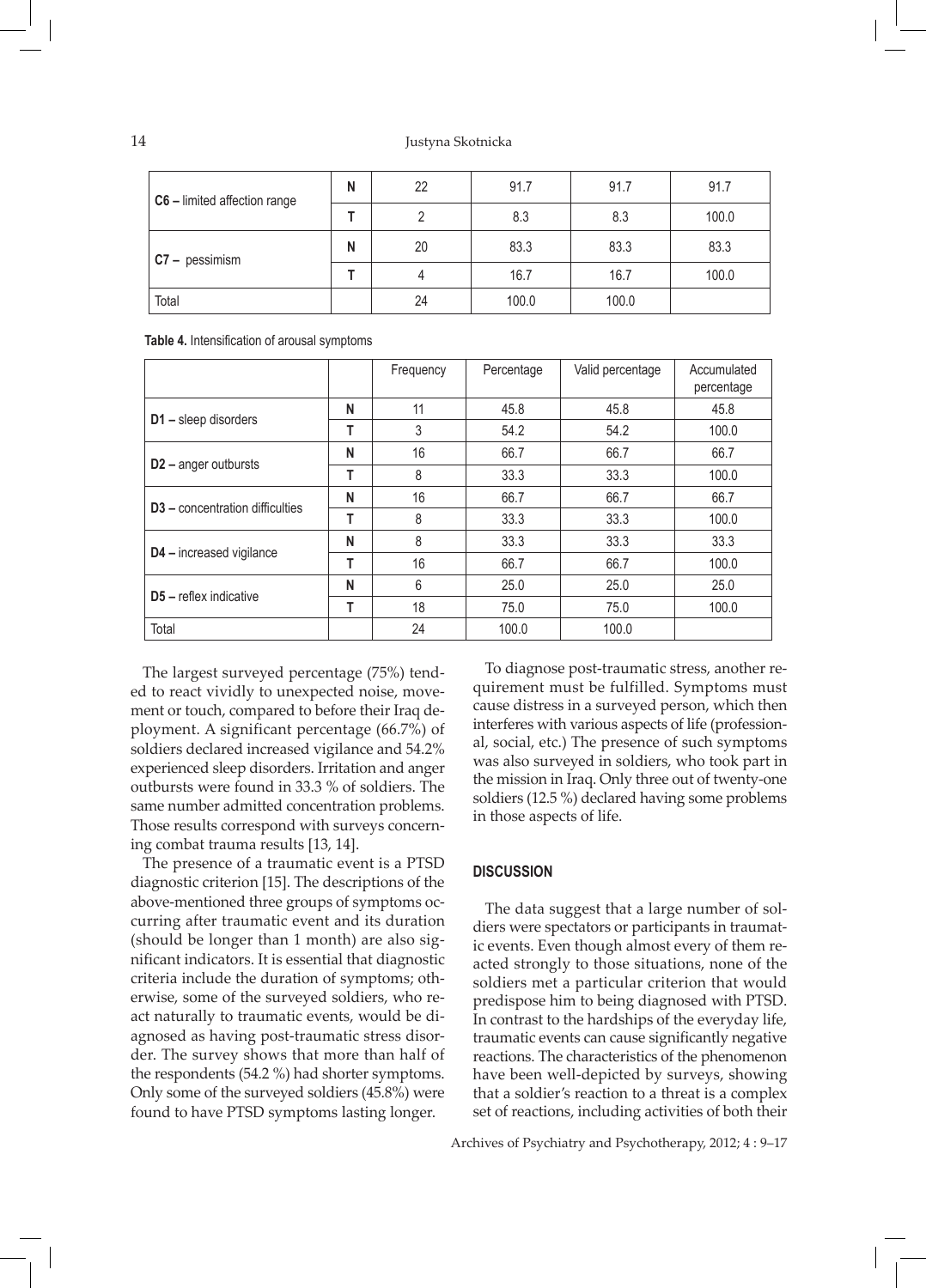bodies (sweating, trembling), and their minds (recurring memories, high arousal levels). The surveys found that many of soldiers manifested some of the symptoms of PTSD. Half of the respondents declared having reoccurring nightmares and memories after the traumatic event. Those diagnosed had increased physiological reactions (sweating, hand shaking), reoccurring nightmares and anxiety, which are considered natural reactions after any traumatic event. The collected data correspond fully with data in the literature [16, 17]. According to Horowitz [18], reoccurring memories, which are connected with experienced extremely stressful situations, can be caused by conscious or unconscious information processing performed by the soldiers. That information stays out of the consciousness in an active, ripe form unless it is fully assimilated and processed. It is very probable that the persistent discrepancy between new information and the previous findings, as well as reoccurring images of dramatic events, cause a strong, emotional response in soldiers, which is manifested in the form of anxiety and physiological reactions.

It may also be concluded that the avoidance symptom is an attempt to tame and control the emotions experienced by the surveyed soldiers. In cases where the information processing was too painful, soldiers tend to avoid conversations and war period memories that were directly connected with the traumatic event. On the one hand, this mechanism may seem profitable at first glance. However, avoiding the problem for a long time avoids confronting it and will only displace the information processing by delaying it. In this way, we can explain the reoccurring bad memories, stressful images, sleep disorders and increased arousal in surveyed soldiers. Memories were repeatedly returning because the information processing must have reached its final stage.

Moreover, the results show that the majority of surveyed soldiers who experienced a traumatic event reacted more emotionally to any unexpected noise, touch or movements than they had reacted before the stressful situation. What is more, a significant number of respondents were more sensitive to unexpected sounds, which may suggest that self-protection systems are in a state of constant vigilance, in case the traumatic event will occur again. On the basis of

Archives of Psychiatry and Psychotherapy, 2012; 4 : 9–17

the survey it was not possible to confirm the assumption that experiencing trauma during early childhood or adolescence leads to the possibility of higher PTSD development when one experiences a traumatic event again in his adult life.

Experiences from First and Second World War, the Vietnam War and modern warfare operations show that war-related stress is the source of soldiers' mental disorders [19, 20, 21]. Combat veterans' responses range from feeling of fear and hopelessness to anger outbursts and aggression. Those symptoms are frequently connected with depression and anxiety [22, 23, 24, 25, 26]. Aggression surveys were proven to be consistent with previous expectations. Aggression was higher in soldiers deployed to serve in Iraq (eleven statistically significant disproportions between both groups were discovered). It is highly possible that specific war conditions, life and health threats lead to increased aggression levels. Moreover, aggression is caused by natural chemical substances, such as adrenaline [27]. This is mainly because a person's body is strongly aroused after experiencing a traumatic event and while experiencing a sense of threat it wants to provide adequate protection. It produces substances which are helpful in protection, which can be seen in using physical force (hitting someone or releasing emotions by hitting inanimate objects, for example) or verbal aggression (ridiculing someone, for example).

As the Polish National Security Ministry has confirmed, during the first year of the mission in Iraq many soldiers found it impossible to adapt to the situation in which they were in. Ninety of them were diagnosed with PTSD [28]. The mission's difficult and demanding conditions led to numerous disorders, for example, in the form of depressive and anxiousness states [29].

The results of the present surveys may be quite surprising, compared to earlier examinations concerning war-related stress. The data indicate that the soldiers' deployment to Iraq did not differentiate them according to their depression or anxiety, in either the experimental or control groups. It is possible that coming back home and meeting with their families helped to rebuild security and decrease post-traumatic stress disorder development. Surveys also show that social support plays a very significant role in protection against negative stress effects [30].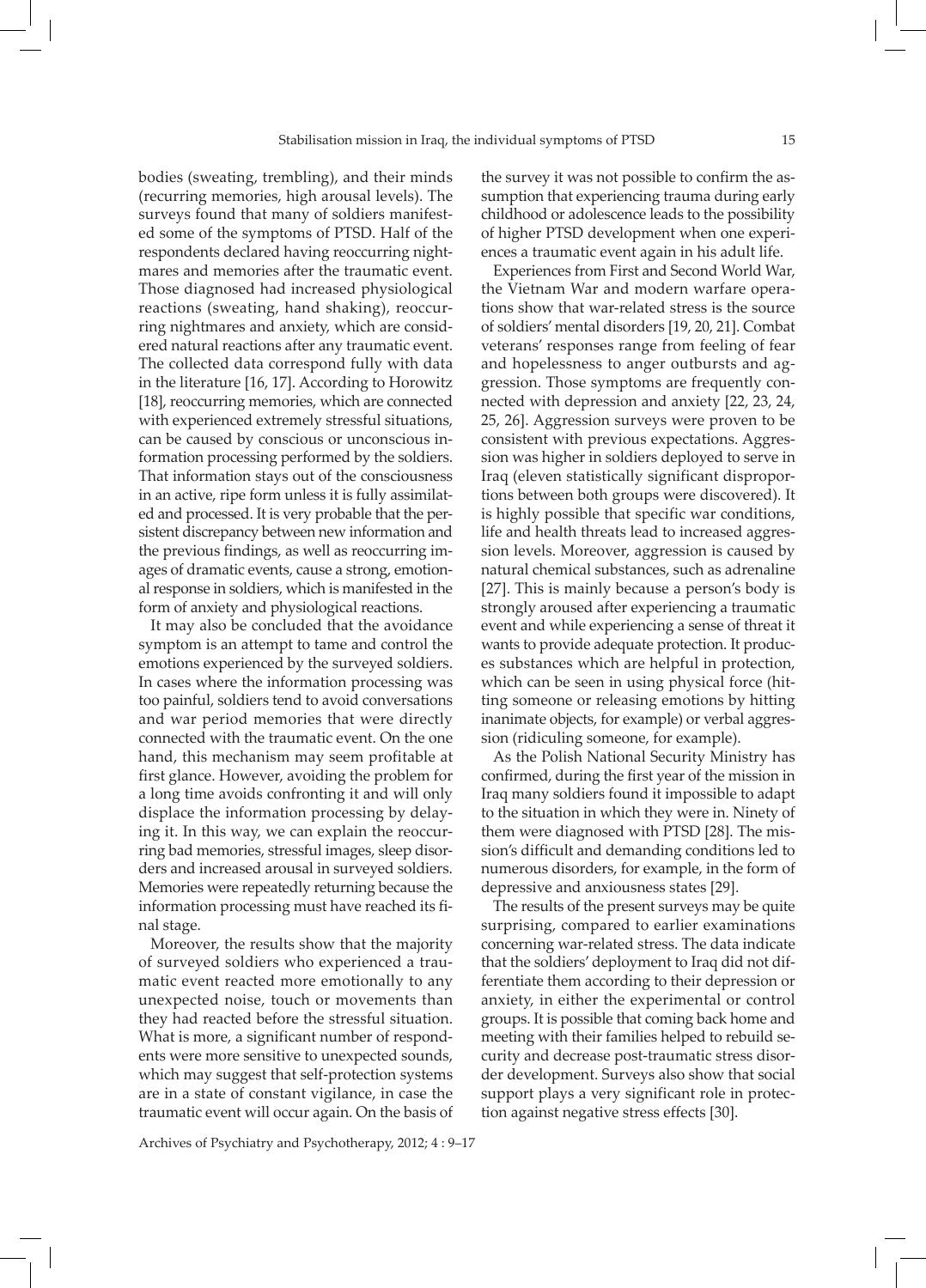These results may be caused by the extensive military training to prepare for the mission. Proper instruction and necessary education plays a very important role. Surveys have proven that a respondent's knowledge of the possibility of intensive injury, the length of recovery and the duration of an individual disorder's symptoms supports faster and more stable recovery after traumatic events than if they are not equipped with proper knowledge about their condition [31].

Another possible explanation of the results described above may be connected with many researchers' findings that traumatic experiences can lead to positive outcomes – a person who recovers from a trauma can become stronger and richer, both psychologically and spiritually, for example [32, 33, 34]. Such changes may be manifested in a variety of different ways, for example, by attaching more importance and value to one's own life, creating relationships full of intensity and warmth, increased sense of personal strength and a richer spiritual life. Unreliable examination results may be caused by a lack of willingness to report about their disorders and psychological problems [35].

The nature and temporality of surveys may have also influenced the results. Individual indicators were measured after returning from Iraq, so it is not known how much they influenced the measured features. Such results may be the starting point for formulating new hypotheses to be verified in future surveys.

## **CONCLUSIONS**

 Soldiers who returned from Iraq manifested some of the symptoms of PTSD.

Soldiers who returned from Iraq were characterized by higher levels of aggression than the soldiers who stayed in Poland.

Iraq deployment didn't differentiate depression and anxiety levels between the experimental and control groups of soldiers.

Traumatic event confrontation in the period of early childhood/ adolescence did not influence PTSD development in soldiers who experienced a traumatic event again in Iraq.

## **REFERENCES**

- 1. Friedman MJ. Posttraumatic stress disorder among military returnees from Afghanistan and Iraq. Am J Psychiat. 2006; 163: 586–593.
- 2. Brenner LA, Terrio H, Vanderploeg RD. Assessment and diagnosis of mild traumatic brain injury, posttraumatic stress disorder, and other polytrauma conditions. Burden of Adversity Hypothesis. Rehabil Psychol. 2009; 54: 239–246.
- 3. Gaś Z. Inwentarz psychologiczny syndromu agresji. Przegląd Psychologiczny. 1980; 23: 143–157.
- 4. Parnowski T, Jernajczyk W. Inwentarz Depresji Becka w ocenie nastroju osób zdrowych i chorych na choroby afektywne. Psychiatr Pol. 1977; 11(4): 417–421.
- 5. Sosnowski T. Lęk, jako stan i jako cecha w ujęciu Charlesa D. Spielbergera. Przegląd Psychologiczny. 1977; 20(2): 349–359.
- 6. Sosnowski T. Polska adaptacja inwentarza STAI do badania stanu i cechy lęku. Przegląd Psychologiczny. 1983; 26(2): 393–411.
- 7. DSM-IV: Diagnostic criteria from DSM-IV. Washington DC: American Psychiatric Association; 1994. p. 209–211.
- 8. Cook J, Fontana A, Imel Z, Jakupcak M, Rosenheck R. Posttraumatic stress disorder as a risk factor for suicidal ideation in Iraq and Afghanistan war veterans. J Trauma Stress. 2009; 22(4): 303–306.
- 9. Bryan CJ, Corso KA. Depression, PTSD, and suicidal ideation among active duty veterans in an integrated primary care clinic. Psychological Services. 2011; 8(2): 94–103.
- 10. Taft CT, Kaloupek DG, Schumm JA, Marshall AD, Panuzio J, King DW, Terence M, Keane TM. Posttraumatic stress disorder symptoms, physiological reactivity, alcohol problems, and aggression among military veterans. J Abnorm Psychol. 2011; 116(3): 498–507.
- 11. Dudek B. Zaburzenia po stresie traumatycznym. Gdańsk: Gdańskie Wydawnictwo Psychologiczne; 2003.
- 12. Siwy A, Kozak B. Zespół stresu pourazowego i style radzenia sobie ze stresem – uwarunkowania genetyczne i środowiskowe szacowane metodą studiów rodzinnych. In: Strelau J, editor. Osobowość a ekstremalny stres. Gdańsk: Gdańskie Wydawnictwo Psychologiczne; 2004; p. 343–355.
- 13. Briana S, Goff N, Crow JR, Reisbig AMJ, Hamilton S. The impact of individual trauma symptoms of deployed soldiers on relationship satisfaction. J Fam Psychol. 2007; 21(3): 344–353.
- 14. Zdankiewicz-Ścigała E, Przybylska M. Trauma. Proces i diagnoza. Warszawa: Wydawnictwo Instytut Psychologiczny PAN; 2002.
- 15. DSM-IV: Diagnostic criteria from DSM-IV. Washington DC: American Psychiatric Association; 1994.